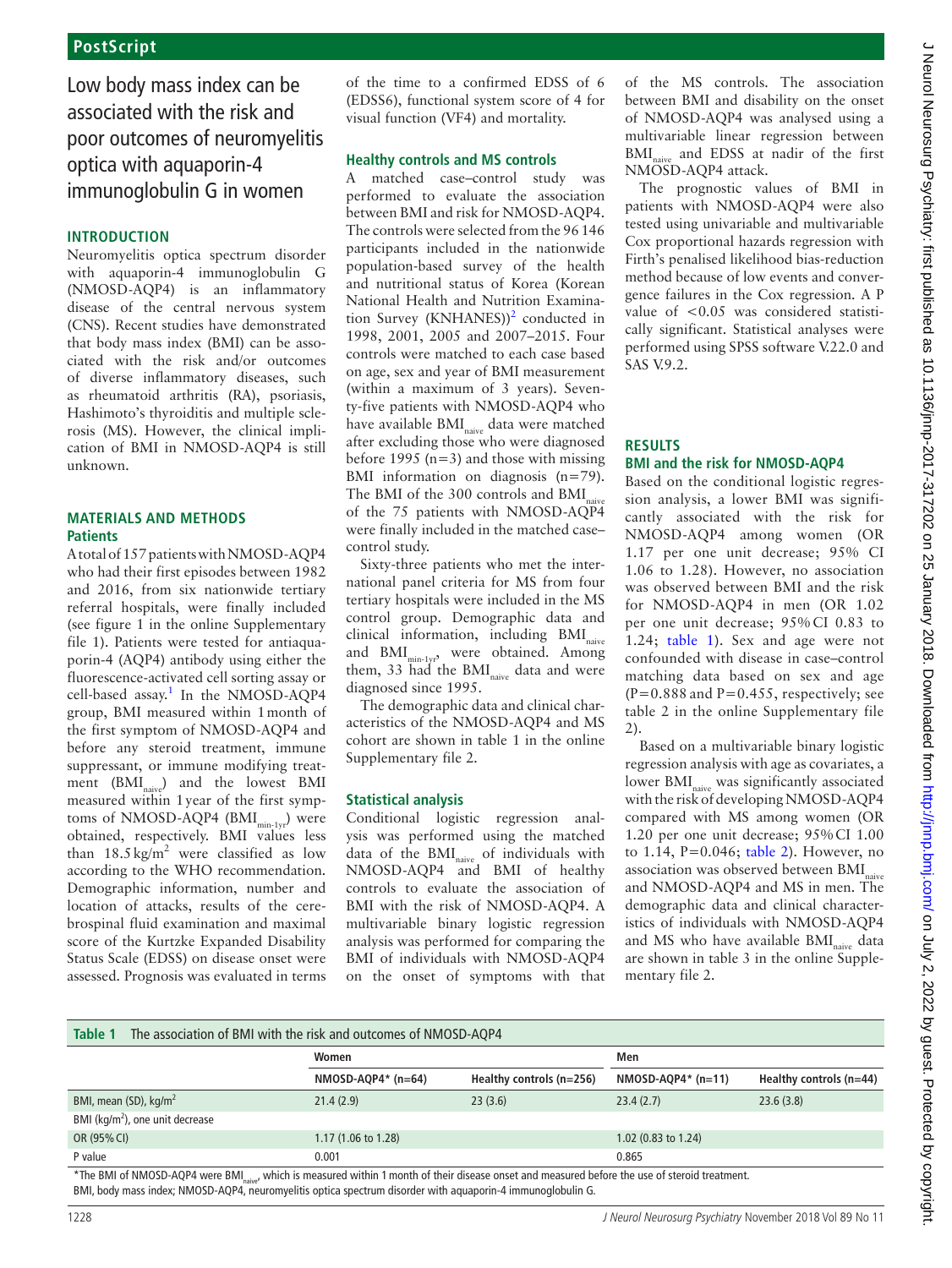**Table 2** Binary logistic regression analysis of the risk factors for NMOSD-AQP4 compared with MS

|                                             | Women                        |         | Men                           |         |
|---------------------------------------------|------------------------------|---------|-------------------------------|---------|
|                                             | OR* (95% CI)                 | P value | OR* (95% CI)                  | P value |
| BMI <sub>naive</sub> , one unit<br>decrease | 1.20 (1.00 to 1.43)          | 0.046   | 0.8 (0.47 to 1.28)            | 0.338   |
| Age at onset<br>(ref: < 20)                 | 1 (reference)                |         | 1 (reference)                 |         |
| $20 - 29$                                   | 1.09 (0.22 to 5.40)          | 0.135   | $0.05$ (<0.001 to 4.50) 0.201 |         |
| $30 - 39$                                   | $1.3(0.28 \text{ to } 6.05)$ | 0.214   | $0.13$ (0.002 to 4.37)        | 0.253   |
| $40 - 49$                                   | 3.37 (0.58 to 19.63)         | 0.552   | 0.33 (0.002 to 31.18)         | 0.621   |
| $50-$                                       | 15.67 (1.44 to<br>171.12)    | 0.031   | 3.42 (0.057 to<br>839.73)     | 0.558   |

\*Binary logistic regression (reference: MS). Control variables included BMI, age at onset (categorised every 10 years). BMI<sub>naive</sub>, which is measured within 1 month of their disease onset and measured before the use of steroid treatment.

BMI<sub>naive</sub>, body mass index is measured within 1 month of their disease onset and measured before the use of steroid treatment; NMOSD-AQP4, neuromyelitis optica spectrum disorder with aquaporin-4 immunoglobulin G.

#### **BMI and outcomes of NMOSD-AQP4**

On the onset of NMOSD-AQP4, BMI was negatively correlated with nadir EDSS in women with NMOSD-AQP4, although no statistical significance was observed (β=−0.463; P=0.065; see table 4 in the online [Supplementary file 2\)](https://dx.doi.org/10.1136/jnnp-2017-317214).

The Kaplan-Meier survival analysis showed that a low BMI $_{\text{min-1yr}}$  (<18.5 kg/m<sup>2</sup>) was a significant predictor of long-term mortality in women with NMOSD-AQP4 (P=0.001 via log-rank test). However, a low BMI<sub>naive</sub> did not predict the prognosis of women with NMOSD-AQP4 (see figure 2 in the online [Supplementary](https://dx.doi.org/10.1136/jnnp-2017-317214) [file 3\)](https://dx.doi.org/10.1136/jnnp-2017-317214). An analysis of the relationship between BMI and prognosis in men with NMOSD-AQP4 could not be performed because of the limited number of participant (five with EDSS6, five with VF4 and one mortality). The demographic data and clinical characteristics of patients with low BMI<sub>min-1yr</sub> (<18.5 kg/m<sup>2</sup>) and normal  $BMI_{\text{min-1yr}}$  ( $\geq 18.5 \text{ kg/m}^2$ ) are shown in table 5 in the online [Supplementary file 2.](https://dx.doi.org/10.1136/jnnp-2017-317214)

Multivariable Cox proportional hazards regression with age at onset of disease and use of immunosuppressants and steroids as covariates revealed that low  $BMI_{min-1vr}$ was considered as a significant predictor of long-term mortality in women with NMOSD-AQP4 (table 3).

#### **Discussion**

In the present study, a lower BMI was associated with the risk for NMOSD using matched data in women with NMOSD-AQP4 and healthy controls. Moreover, lower BMI was also associated with the risk for NMOSD-AQP4 compared with MS among women. Lastly, a low BMI<sub>min-1vr</sub> was a predictor of mortality, which is independent of age at onset, the use of oral steroids or immunosuppressants in women with NMOSD-AQP4. All these findings suggested that a low BMI could be a risk factor of NMOSD-AQP4 in women.

In numerous studies, the association between BMI and the risk and/or outcomes of diverse autoimmune diseases has been reported. A low BMI in RA (rheumatoid cachexia) has been consistently found to be associated with high disease activities and mortality.<sup>3</sup> Since NMOSD-AQP4 and systemic rheumatological disease can share some susceptibilities to common autoimmunity, the association between low BMI and the onset and poor outcomes

of NMOSD-AQP4 is supported by the previous studies on RA.

We hypothesized that one of the following mechanisms may be responsible. First, a low BMI could increase the susceptibility to autoimmunity due to the deregulated level of adipokines<sup>4</sup> or sex hormones.<sup>5</sup> Second, some common predisposing factors (per se, genetic or environmental factors) could exist that might affect both BMI and the pathogenesis of NMOSD-AQP4. Lastly, low BMI might be the prodromal symptoms of NMOSD, rather than the cause of the disease.

Furthermore, our results suggested that BMI might play a different role in NMOSD-AQP4 and MS since obesity has been associated with an increased risk of developing MS.<sup>6</sup> This difference is most likely attributed to the distinct pathogenesis, immunology and comorbidities of these two diseases, despite some minor phenotypical overlaps. Moreover, as our study showed that among women the risk of NMOSD-AQP4 compared to  $MS$  increased with the lower  $BMI<sub>nimes</sub>$  that was measured before use of any steroid, immune suppressants, or immune-modifying treatment, this phenomenon semms to be independent of the different treatment between those two diseases.

In our study, the low BMI in the earlier stage of disease ( $\text{BMI}_{\text{min-1vr}}$ ) was a predictor for mortality with a HR of 19.26 among women in a multivariable analysis with age of onset, use of steroid and immune suppressant. This finding implies that BMI in the earlier stage of the disease might be a more potent predictive factor for mortality than previously known ones (per se, the age of onset or types of treatment).

Our study revealed that low BMI was associated with the onset and outcomes of NMOSD-AQP4 only in women. These results might be attributable to sex-dependent immune response (per se, the distinct expression of the sex hormonebinding globulin). Nevertheless, the limited number of male patients with

| Table 3<br>Multivariable Cox proportional hazards regression to determine predictors for the long-term mortality in women with NMOSD-AQP4                                            |                         |         |                      |         |  |  |  |  |
|--------------------------------------------------------------------------------------------------------------------------------------------------------------------------------------|-------------------------|---------|----------------------|---------|--|--|--|--|
|                                                                                                                                                                                      | Women                   |         | <b>Total</b>         |         |  |  |  |  |
|                                                                                                                                                                                      | HR (95% CI)             | P value | HR (95% CI)          | P value |  |  |  |  |
| <b>Death</b>                                                                                                                                                                         |                         |         |                      |         |  |  |  |  |
| Low BMI $_{min-1yr}$ (<18.5 kg/m <sup>2</sup> )                                                                                                                                      | 19.26 (1.73 to >99 999) | 0.013   | 8.50 (1.33 to 98.59) | 0.024   |  |  |  |  |
| Age of onset                                                                                                                                                                         | 1.06 (0.97 to 175.06)   | 0.186   | 1.05 (0.98 to 1.13)  | 0.148   |  |  |  |  |
| Short-term use of oral steroid                                                                                                                                                       | 1.08 (0.00 to 17.09)    | 0.955   | 1.09 (0.07 to 10.94) | 0.942   |  |  |  |  |
| Continuous use of oral steroid                                                                                                                                                       | 6.89 (0.40 to >99999)   | 0.165   | 2.50 (0.23 to 19.94) | 0.402   |  |  |  |  |
| Use of immunosuppressant                                                                                                                                                             | 0.83 (0.00 to 19.44)    | 0.889   | 0.86 (0.08 to 16.27) | 0.908   |  |  |  |  |
| BMI <sub>min-1vc</sub> the lowest body mass index measured within 1 year of the first symptoms;NMOSD-AQP4, neuromyelitis optica spectrum disorder with aquaporin-4 immunoqlobulin G. |                         |         |                      |         |  |  |  |  |